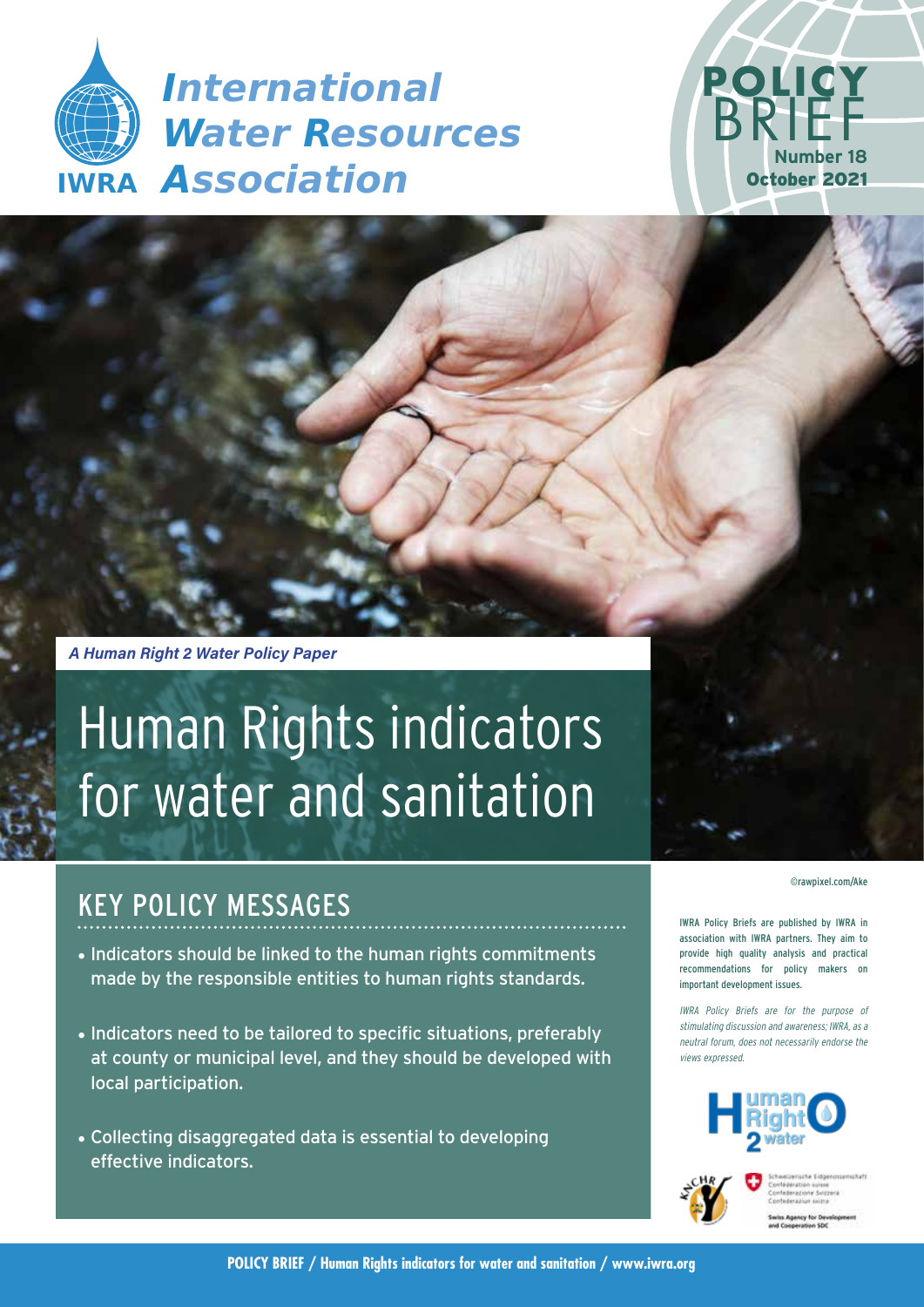Human rights indicators seek to measure the commitment to human rights standards of responsible entities − local governments, water and sanitation service providers, and water and wastewater authorities.

# They also reflect the commitment of these actors to produce results.

The Human Rights-Based Approach attaches importance not only to programme outcomes, but also to the process by which those outcomes are achieved. Because of this, the development of human rights-based indicators plays a key role, because it allows for the evaluation of human rights compliance throughout the whole programme, throughout the evaluation of both processes and outcomes.

The human rights to water and sanitation (HRWS) are separate and distinct rights, and they should be monitored separately to take into account the specific challenges of each. It is necessary to identify the official that should be responsible for the use and evaluation of the indicators by asking the following questions:

- Who generates the information?
- Who collects the information?
- How is the information collected?
- Who analyses the information?
- Who reports/presents the information?

Each of these indicators targets the five criteria of the HRWS or one of the five crosscutting human rights principles. The results indicate whether the fulfilment of that principle/criterion is adequate. If it is not adequate, efforts must be deployed to improve the situation by making the necessary legal and policy changes.

# **STEP-BY-STEP METHODOLOGY**

## GEOGRAPHICAL AREA

It is necessary to identify the geographical area in which the indicators will be developed, since each area has its own characteristics, needs, priority groups, strengths, and other elements to make it unique.



# **CRITERIA OF THE HUMAN RIGHTS TO WATER AND SANITATION**

**availability, accessibility, quality, affordability, and acceptability**

## **HUMAN RIGHTS PRINCIPLES**

**non-discrimination, public participation, access to information/ transparency, accountability, and sustainability**

It is also necessary to identify the dutybearers and rights-holders in the selected area, to establish whether the use of indicators is needed and/or feasible. This study should be carried out locally and by actors who are familiar with the realities of the relevant river basin, state/county, or municipality.

**Legal mapping.** The mapping begins at the international level by identifying the international treaties and conventions applicable to the chosen area ([humanright2water.org/country-legal](http://humanright2water.org/country-legal-mapping)[mapping\)](http://humanright2water.org/country-legal-mapping). In theory they should be specified in the obligations of the national legal framework.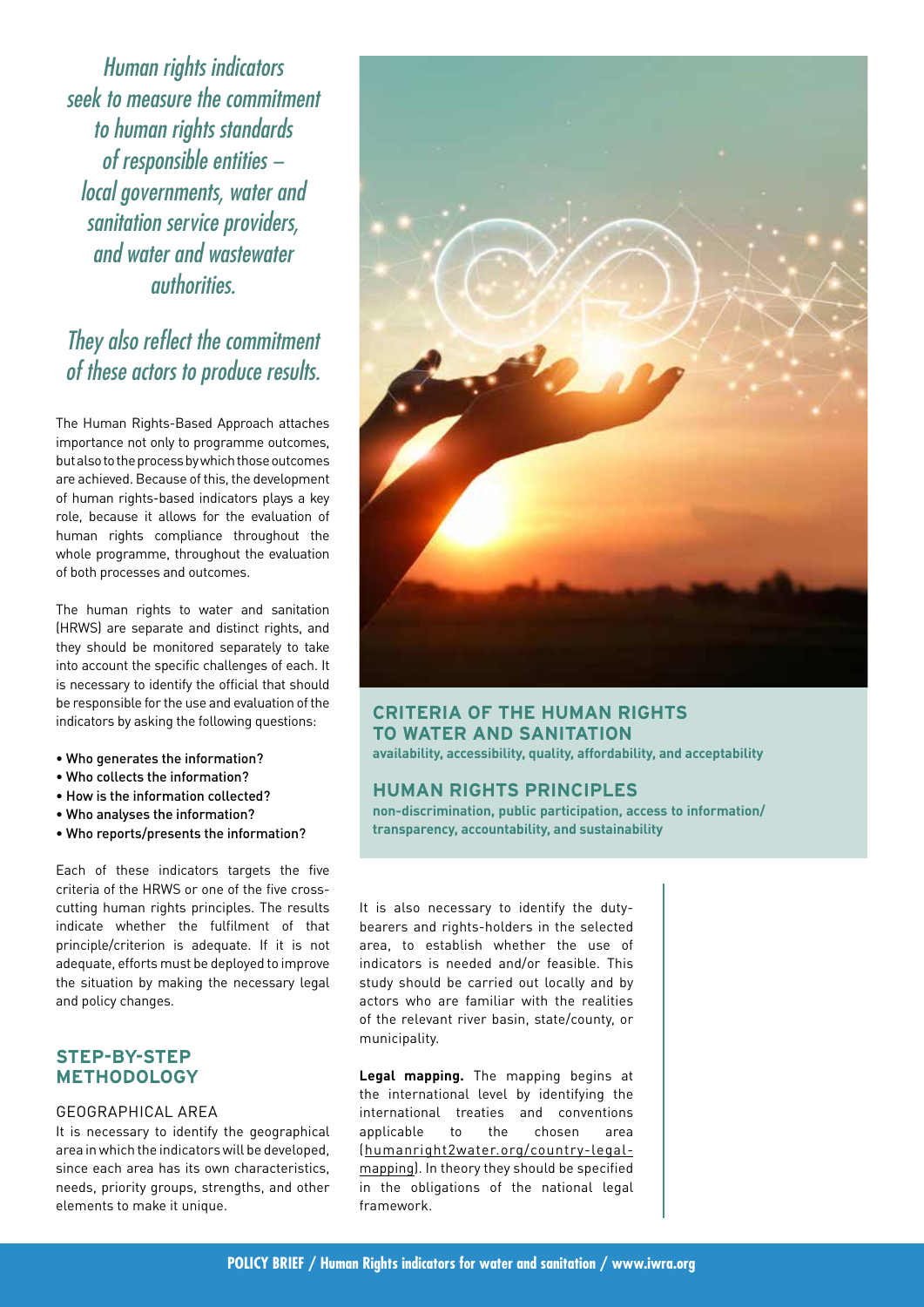

**Japanese farmer** 

The mapping should be conducted at river basin level through to state/county and municipalities, always considering the applicable national legal framework. The analysis should also include the applicable public policies and/or plans that support the fulfilment of the HRWS.

It is through legal mapping that each of the guiding criteria of the HRWS and the crosscutting principles can be analysed to see how they are integrated into the national legislation and be used as a systematic method to identify gaps in the law.

**Priority populations.** The Office of the High Commissioner of Human Rights (OHCHR) recommendation is to collect disaggregated data and to achieve this disaggregation, it is necessary to identify which are the vulnerable populations in the area and their level of inclusion in legislation, according to the guiding criteria and principles of the Human Rights-Based Approach.

#### DEVELOPMENT OF INDICATORS

The first question is "what needs to be measured?" The enjoyment of the HRWS by the rights holders should be measured, capturing a small number of outcomes that can be related to the status of the effective realisation of the HRWS and progress made by the duty bearer, i.e., the State, in fulfilling its obligations, must be assessed.

Indicators should be defined and elaborated based on the guiding criteria of availability,

accessibility, quality, affordability and acceptability, and on the crosscutting human rights principles of nondiscrimination, public participation, access to information, transparency, accountability and sustainability.

There are three types of indicators:

**Structural Indicators** reflect the ratification or adoption of legal instruments and the existence of the basic institutional mechanisms deemed necessary to facilitate the realisation of the human right in question. They need to focus primarily on the nature of domestic laws related to the right in question, i.e., whether they include international standards, and the institutional mechanisms that promote and protect the standards. Structural indicators should also examine the policy framework and strategies that are relevant to the HRWS.

**Process indicators** relate State policy instruments to milestones that become outcome indicators, which in turn can be related more directly to the fulfilment of human rights. State policy instruments cover all measures, including public programmes and specific interventions, that a State is willing to take to give effect to its commitments to attain outcomes identified with the realisation of the HRWS. By defining process indicators in terms of a concrete causal relationship, the accountability of the state to its obligations